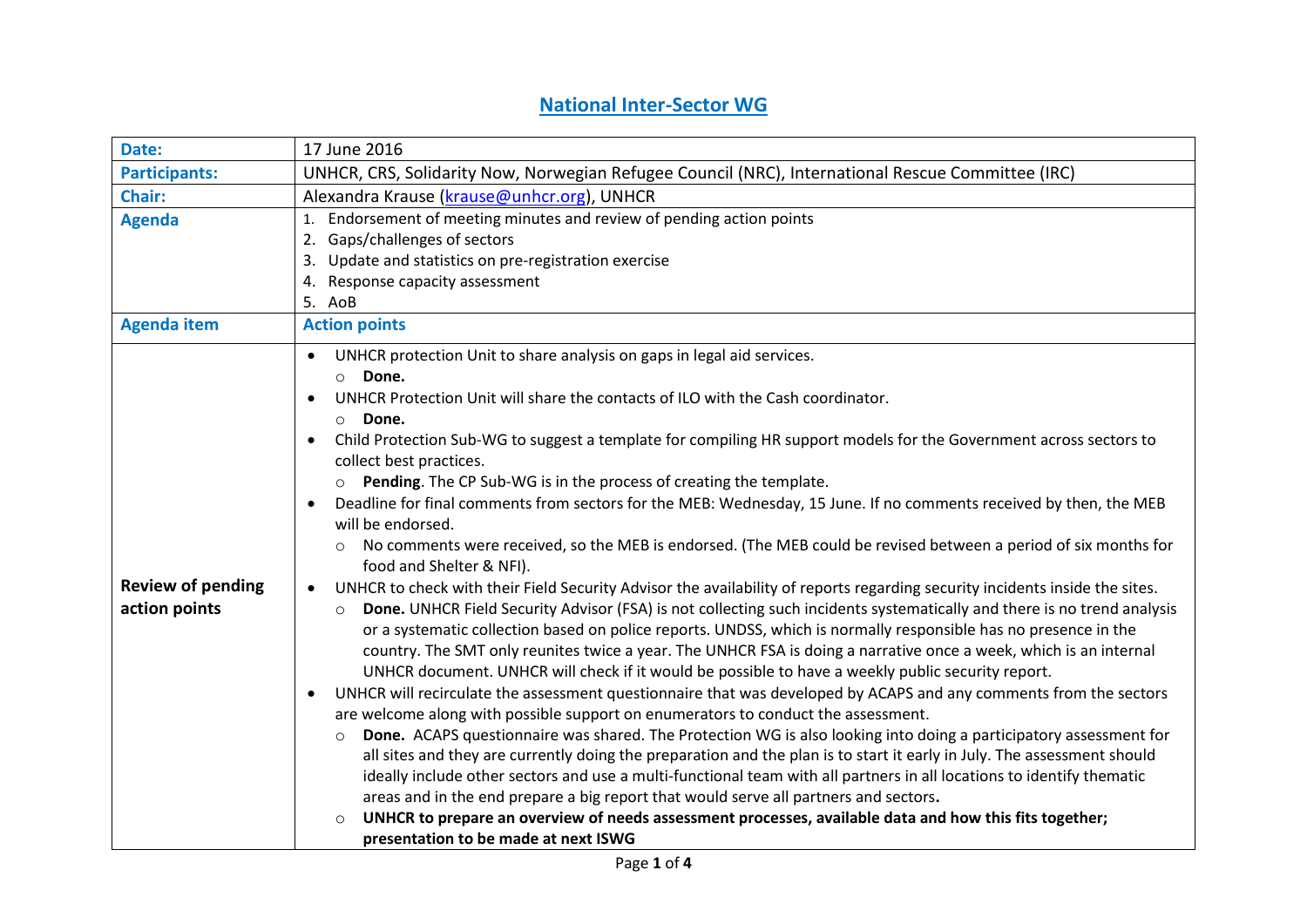| UNHCR Inter-Agency Unit will conduct a Secondary Data Desk Review. Assessments from other agencies to be                                                                                                                                                                                                                                                                                                                                                                                                                                                                                                                                                                                                                                                                                                                                                                                                                                                                                                                                                                                                                                                                                                                                                                                                                                                                                                                                      |                                                                                                                                                                                      |  |
|-----------------------------------------------------------------------------------------------------------------------------------------------------------------------------------------------------------------------------------------------------------------------------------------------------------------------------------------------------------------------------------------------------------------------------------------------------------------------------------------------------------------------------------------------------------------------------------------------------------------------------------------------------------------------------------------------------------------------------------------------------------------------------------------------------------------------------------------------------------------------------------------------------------------------------------------------------------------------------------------------------------------------------------------------------------------------------------------------------------------------------------------------------------------------------------------------------------------------------------------------------------------------------------------------------------------------------------------------------------------------------------------------------------------------------------------------|--------------------------------------------------------------------------------------------------------------------------------------------------------------------------------------|--|
| shared by Tuesday, 21 June 2016                                                                                                                                                                                                                                                                                                                                                                                                                                                                                                                                                                                                                                                                                                                                                                                                                                                                                                                                                                                                                                                                                                                                                                                                                                                                                                                                                                                                               |                                                                                                                                                                                      |  |
| <b>Discussions</b>                                                                                                                                                                                                                                                                                                                                                                                                                                                                                                                                                                                                                                                                                                                                                                                                                                                                                                                                                                                                                                                                                                                                                                                                                                                                                                                                                                                                                            | <b>Action points</b>                                                                                                                                                                 |  |
| Minutes from the previous ISWG meeting were endorsed.                                                                                                                                                                                                                                                                                                                                                                                                                                                                                                                                                                                                                                                                                                                                                                                                                                                                                                                                                                                                                                                                                                                                                                                                                                                                                                                                                                                         |                                                                                                                                                                                      |  |
|                                                                                                                                                                                                                                                                                                                                                                                                                                                                                                                                                                                                                                                                                                                                                                                                                                                                                                                                                                                                                                                                                                                                                                                                                                                                                                                                                                                                                                               |                                                                                                                                                                                      |  |
| <b>Child Protection</b><br>Gap: the transfers of people from islands to mainland in particular for vulnerable cases,<br>including families, need to be improved; currently, authorities have no system in place<br>Shelter & NFI<br>Urban shelter strategy: a first meeting on urban shelter programming from an inter-sector<br>perspective will be held on Thursday; the outcome of the meeting will provide the basis for<br>a more in-depth analysis on a possible urban strategy<br>CwC<br>Information from partners regarding the 4Ws is still a gap; more inputs are needed to<br>$\blacksquare$<br>identify existing gaps<br>Concern amongst actors that during the pre-registration, the SMS text is not the best way to<br>reach out to people. The idea of focal points or other alternatives was discussed, e.g.<br>whatsapp messages or online documents or billboards. Ideas were send to UNHCR for<br>consideration and already taken into account for the roll-out.<br>Site Management Support (SMS)<br>Introduction of new UNHCR Capacity Building Specialist;<br>On Thursday, 23 June 2016, the first Attika Sub-National SMS WG will be held and will be<br>٠<br>chaired by DRC. The National SMS WG will therefore meet on a bi-weekly basis.<br>Food<br>A meeting chaired by SG Voudouris took place including the Ministry of Defense to discuss<br>$\blacksquare$<br>the transition from food to cash-based assistance | <b>UNHCR to contact JIPS to</b><br>discuss what is feasible for<br>an urban profiling exercise<br>to inform an urban<br>strategy.<br>Food WG to send the meals<br>suggestions to MoD |  |
| assessments findings an action plan will be developed where the transition strategy is<br>outlined including food transition, cash based programming and communal kitchen<br>strategies.<br>In the meantime, the Food WG should send the menu suggestions to the Ministry of<br>Defense to ensure that the food assistance is improved<br><b>WASH</b>                                                                                                                                                                                                                                                                                                                                                                                                                                                                                                                                                                                                                                                                                                                                                                                                                                                                                                                                                                                                                                                                                         |                                                                                                                                                                                      |  |
|                                                                                                                                                                                                                                                                                                                                                                                                                                                                                                                                                                                                                                                                                                                                                                                                                                                                                                                                                                                                                                                                                                                                                                                                                                                                                                                                                                                                                                               | An assessment will be carried out including a market feasibility study. Based on the                                                                                                 |  |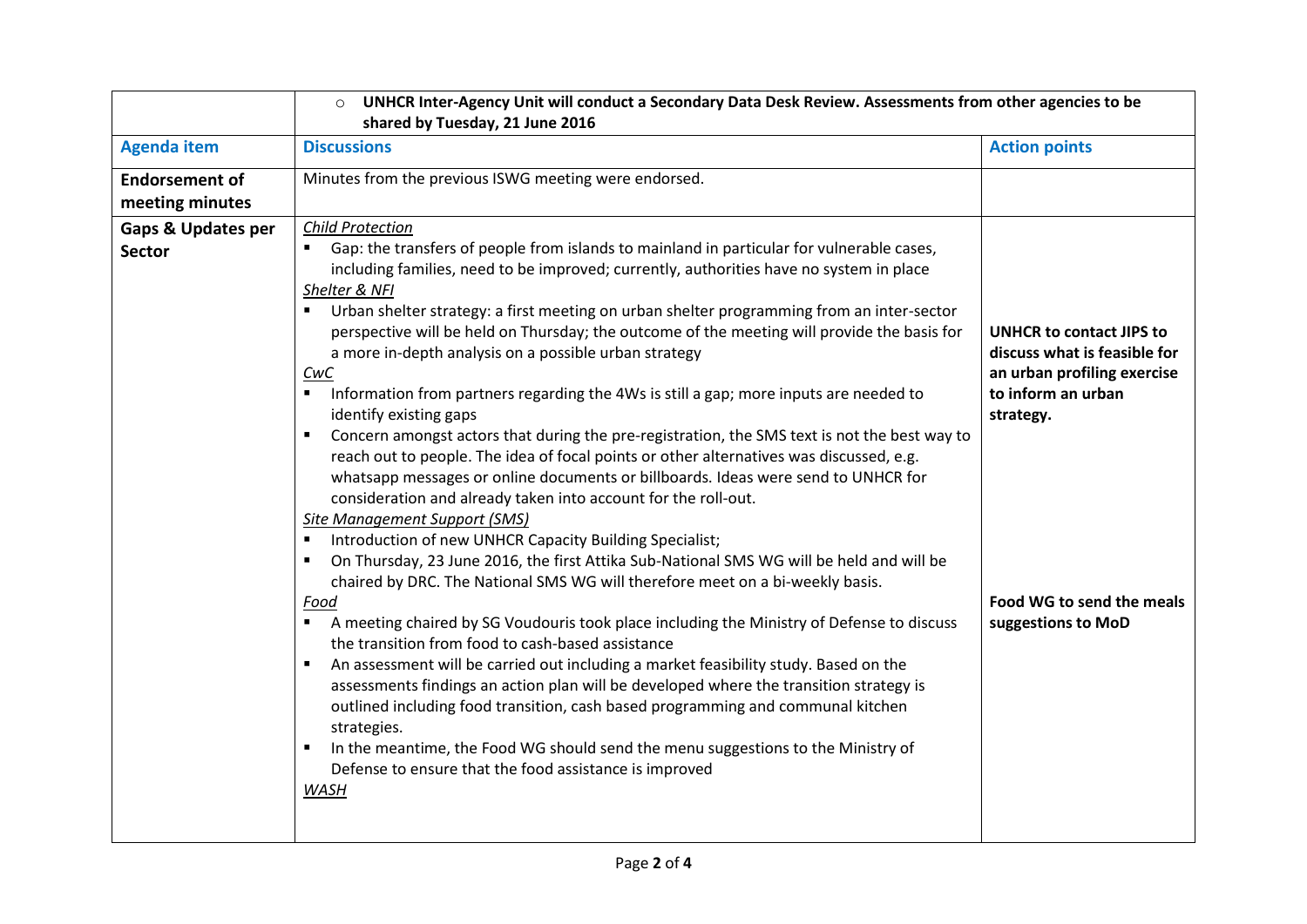|                                        | North: there is a gap in WASH; only 27% have WASH leads and out of 22 sites only 50% have<br>$\blacksquare$<br>a WASH actor present; a detailed analysis was shared with the WASH WG for further<br>advocacy to address gaps with MoMP<br>WASH coordinator met with RIS and other people from the Ministry of Migration Policy; RIS<br>$\blacksquare$<br>will be participating and chairing future meetings<br>Protection                                                                                                                                                                                                                                                                                                                                                                                               |                                                                                                                                   |
|----------------------------------------|-------------------------------------------------------------------------------------------------------------------------------------------------------------------------------------------------------------------------------------------------------------------------------------------------------------------------------------------------------------------------------------------------------------------------------------------------------------------------------------------------------------------------------------------------------------------------------------------------------------------------------------------------------------------------------------------------------------------------------------------------------------------------------------------------------------------------|-----------------------------------------------------------------------------------------------------------------------------------|
|                                        | The WG has increased its capacity for community-based activities in the sites, although<br>$\blacksquare$<br>there are focal points in almost each location for such activities, but implementation<br>remains a challenge<br>Cash WG:<br>During the next Cash WG the group will focus on the RRMRP indicators for ActivityInfo, the<br>$\blacksquare$<br>completion of the risk matrix and conditional cash. The food transition strategy will be one<br>of the main focus in the next weeks                                                                                                                                                                                                                                                                                                                           |                                                                                                                                   |
| <b>Update on pre-</b><br>registration  | 8,035 people have been wrist banded and 5.217 have been pre-registered;<br>$\bullet$<br>203 unaccompanied minors and 55 separated children have been identified;<br>$\bullet$<br>There are some problems with interpretation in Elliniko - 95% of the people are Afghans<br>٠<br>and there are not a lot of Farsi interpreters;<br>UNHCR will provide a weekly factsheet from the Protection Desk as of next week. UNHCR<br>$\bullet$<br>will also discuss with the Asylum Service for a registration factsheet with a population<br>profiling<br>The assistance and protection data will be compiled in data base which will be accessible to<br>all partners<br>In the North the exercise has been completed in more than 3 camps, including the port of<br>$\bullet$<br>Thessaloniki, Oreokastro and Camping Nireas. | UNHCR to share again the<br>URL on the info materials<br>for the pre-registration<br>campaign                                     |
| <b>Response capacity</b><br>assessment | Several sector leads asked for further guidance on the response capacity assessment and<br>$\bullet$<br>how to start working with their WG members.                                                                                                                                                                                                                                                                                                                                                                                                                                                                                                                                                                                                                                                                     | <b>UNHCR to organize</b><br>teleconference with islands<br>and mainland to answer<br>questions on response<br>capacity assessment |
| AoB                                    | Monday, 20 June 2016: World Refugee Day; initiatives to be shared widely.<br>$\bullet$<br>Attika area covers 16 Sites. There are some major gaps in some sites, where there are no<br>$\bullet$<br>actors, like in Lavrio, Ritsona, Oinofyta, Andravida, Agios Andreas<br>On the 7th of July, UNHCR Attika will organize a meeting with partners on coordination<br>$\bullet$<br>Situation in the islands seems to deteriorate with 52 arrivals reported in Chios alone                                                                                                                                                                                                                                                                                                                                                 | Document and video on<br>WRD to be shared by<br>UNHCR.<br><b>UNHCR to invite the focal</b><br>point for the islands at the        |